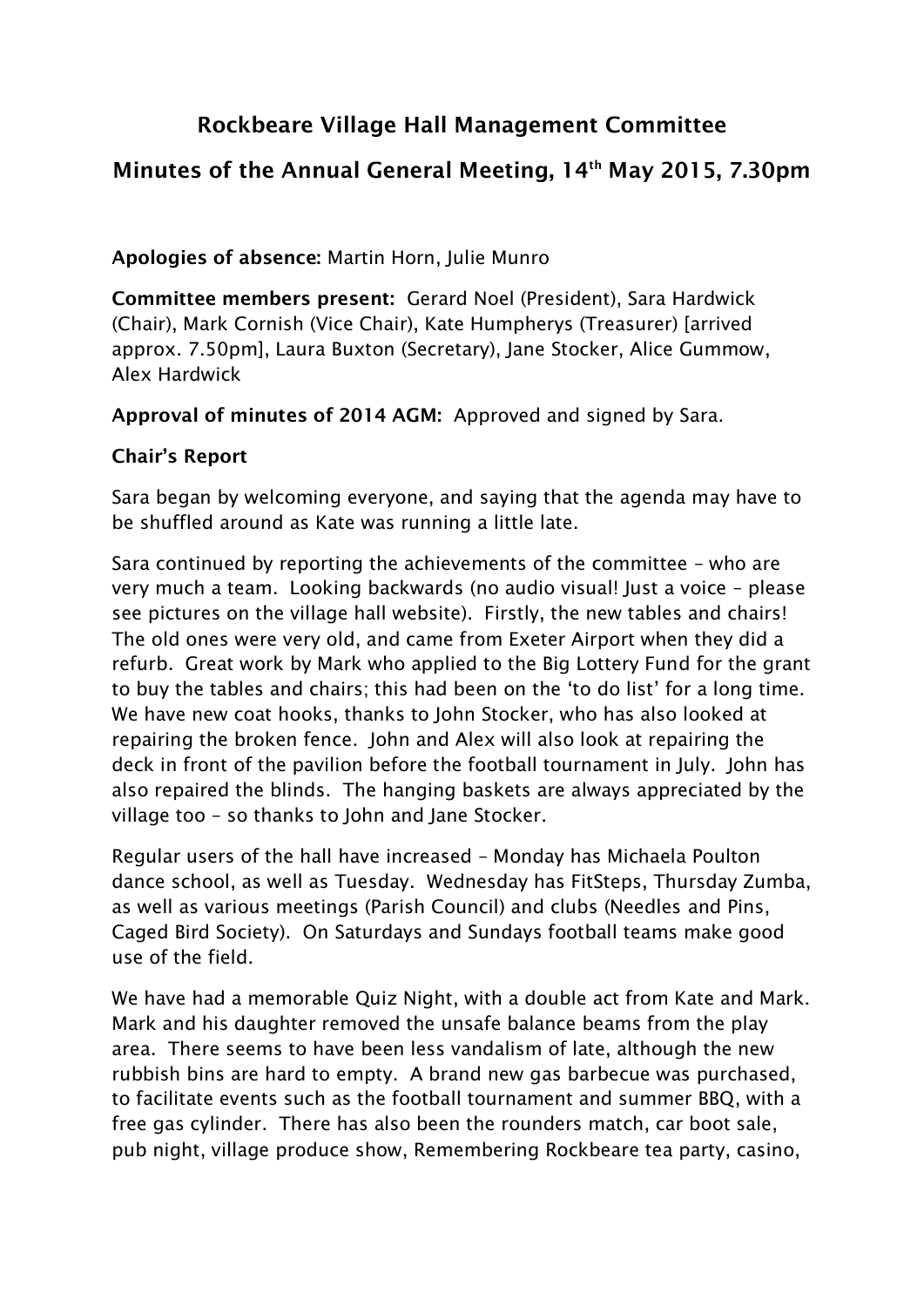Father Christmas, 80's Disco and lastly the Easter Egg Hunt in April. Fun – mostly!

Looking ahead, Section 106 money ideas need looking at to consult with East Devon District Council and the Parish Council. Disabled access to the hall is still not up to scratch. A Mother and Toddler group may set up – all the equipment to do so has been stored in the 'pump house', thanks to Jane Stocker and Naomi Allen for doing this.

Sara finished by expressing her thanks to the team and also formally tendering her resignation from the committee, effective from the end of the meeting.

Ivan Randall expressed thanks to the committee on behalf of the village.

Mark Cornish stood, and expressed thanks to Sara and Alex Hardwick who are both standing down from the committee. He went onto say how Sara has given fantastic service as Chair over the last two years. As a brilliant chair person she has overseen a number of fundraising events, with a special mention of her personal involvement in the Remembering Rockbeare event. Being Chair is also about overseeing the small things too: repairs, drainage, fire safety, etc. In this Sara has been diligent. She has also organised the grass cutting (as Lionel retires after many years) and purchase of the tractor. Alex has been invaluable as a tech expert, lighting roadie, H & S champion, website guru and marketing / advertising consultant! [At this point Alex said that he is happy to continue administering the website until someone else can take it on].

The committee presented Sara and Alex with a gift of wine and flowers. Gerard expressed thanks to the committee for keeping up the building – 'Wondrous'!

Mark continued in saying that he thinks the village hall is entering into an exciting time, i.e. increased use, Section 106 money, the Medium Term Plan. Also we host some great events. He expressed the importance of an active committee, and stated the need for more members so that the burden is spread.

## **Election of committee members for the forthcoming year:**

Other than Sara and Alex who have stated their retirement from the committee, all other members were voted onto the committee 'en bloc'. Upon asking if there were any attendees who might also like to join, two people raised their hands:

Nick May, proposed by Jane and seconded by Sara